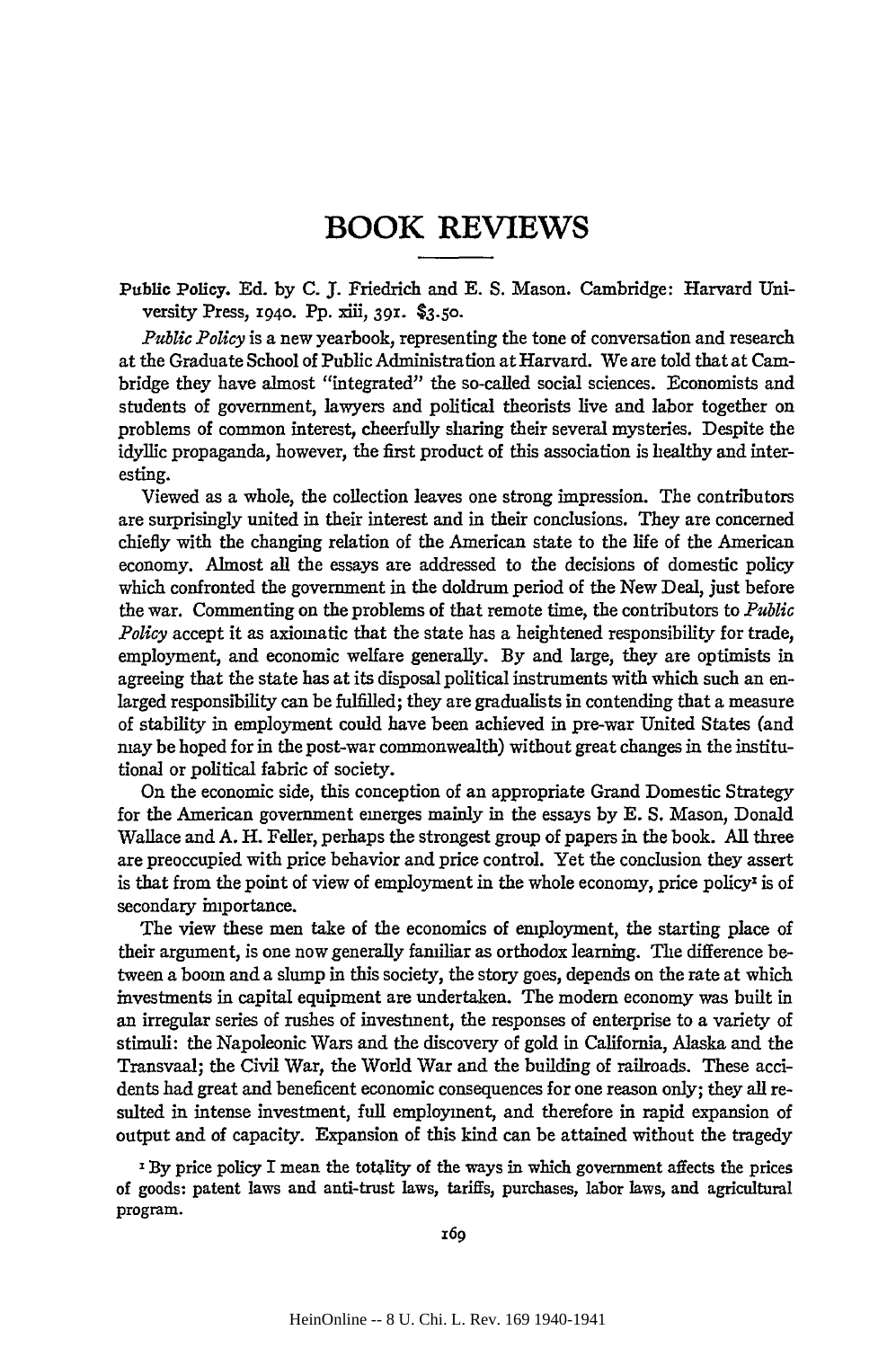of war, or the melodrama of a gold rush, but only **by** a careful coordination of all the aspects of government behavior which may affect the rate of investment. In such a program for increasing and stabilizing employment, prices are significant in relation to other economic factors. "High" prices in a competitive sector of the economy may signal high profits, and therefore a tendency towards expansion among private interests; on the other hand, "high" prices may represent the assertion of monopolistic power, and the effective throttling of impulses in the direction of enlarged production and employment. The amount of employment, the crucial object of public economic policy, is a function of investment, and the organization of industry is important to employment insofar as it influences investment. It follows that the primary political instruments needed to fulfil a program of expansion are those ivhich most directly concern investment and employment: the budget, the banking system, the tax laws and the laws affecting corporate action and the securities markets. Policy towards competition may be a vital influence for or against expansion; it is widely believed, for example, that monopolistic organization in industry intensifies slumps, and restricts the forward movement during booms. What Mason and Wallace and Feller urge is that price policy cannot be expected to produce booms alone.

Yet the fact that in this book twice as much space is devoted to competition as to monetary and fiscal policy is not an accident. It reflects the deep-seated American belief, only now being modified, that the root of all economic troubles is the system of Big Business: that is, the prevailing pattern of concentrated ownership and non-competitive organization in industrial life. The consequence of this view has been that both students and statesmen have devoted themselves to problems of economic organization-to the law and economics of combinations in restraint of trade, in particularoften to the exclusion of other issues of public economic policy. This was a natural attitude during the first thirty years of this century, a time when prolonged depression seemed to have disappeared. And as a result we were taught to consider the public control of business as primarily a problem in the control of competition, either through administrative agencies regulating public service monopolies, or in the lively trial-bycombat of the anti-trust laws. Casebooks and texts on the subject contain little beyond the law of competition. Popular writing, as always, is a battle of slogans. The evils of unregulated competition-the law of the jungle, we are sometimes told-are compared with the friendly cooperativeness of life in a trade association. "Under-consumption" and "over-production" are identified as the twin sins of the competitive system, and higher wages prescribed as the remedy. The periodic slumps of the economy are said to call for heroic remedies, involving "reorganization," "planning," "orderly control" -favorite ambiguities which in many formulations turn out to identify only simple and familiar schemes of cooperation among business men (and sometimes among trade unions as well) for fixing prices, wages and output.

The lesson of the economic essays in *Public Policy* is that the perspective in which problems of price control are considered must be enlarged. Price policy is a vital part of public policy, but it is not the only way in which the state intervenes in the economic life. Our society is suffering a crisis of economic initiative. The traditional entrepreneur groups have failed, for one reason or another, to utilize resources to the full, and as a consequence we are all engaged in the disturbing effort to get used to life in a world where enterprise is both public and private. The conception of laissez-faire embodied in the anti-trust laws, and in the works of J. B. Clark, may be inadequate for the econ-

170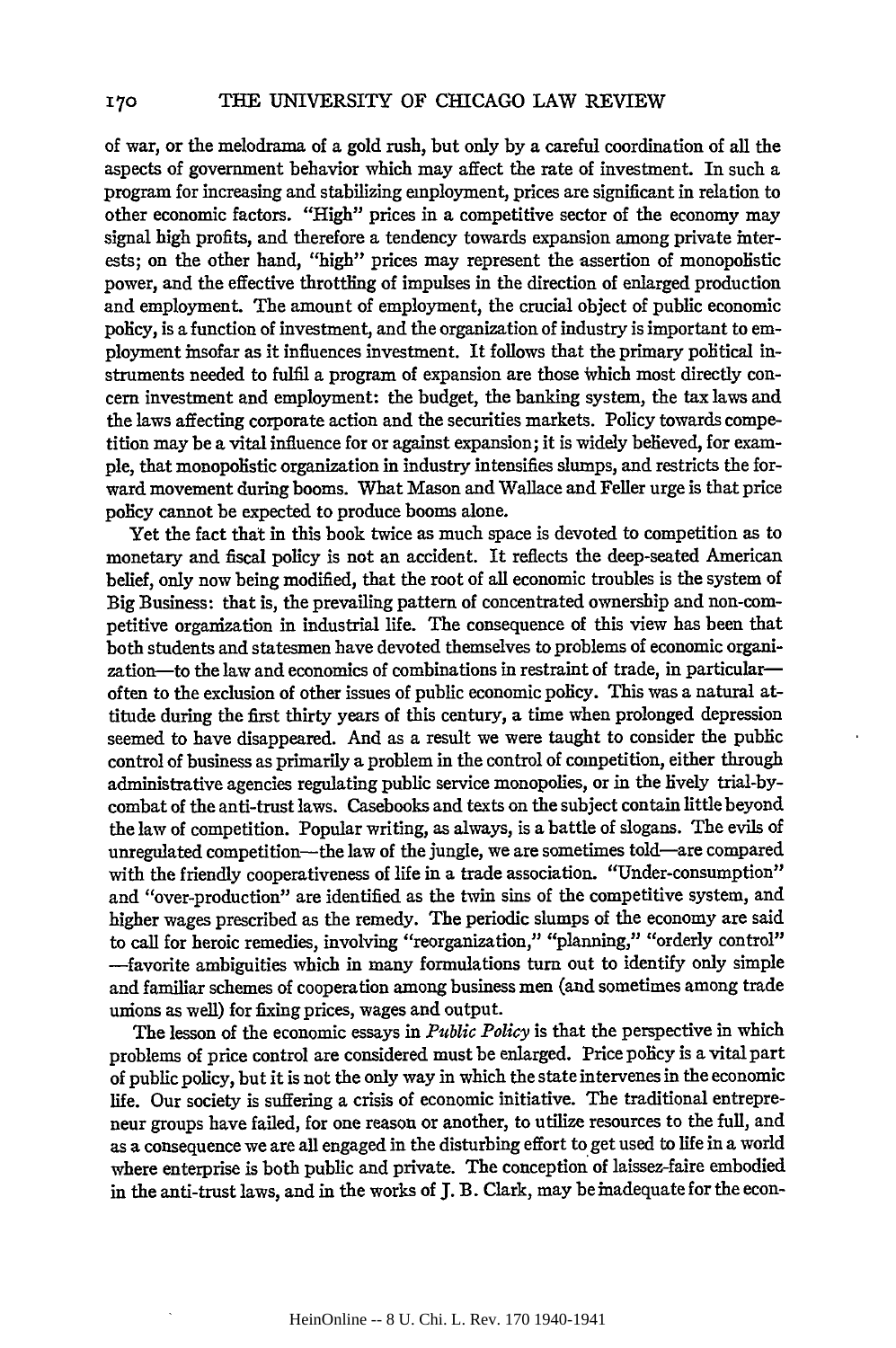## BOOK REVIEWS

omy of our day (if, indeed, it has ever been realistic). The state is not an umpire enforcing rules of the game in an autonomous and automatic economic system. For better or worse, for the duration of the war and beyond, we must accept the premise that the state is an active participant in the life of the economy, saddled with a considerable direct responsibility for employment. Competition is no longer its chief interest in connection with business; and it is no longer possible to consider a policy for competition without also considering the other vital ways in which the economic decisions of the state are manifested: its budgets, its taxes, immigration policy, and policy with respect to the birth rate, the rate of interest and the rate of exchange. What Mason, Wallace and Feller contend, and very tellingly, is that the choice of a policy for competition cannot be made without also deciding on a policy for investment and employment. They offer no panaceas, and preach the need of more study, in a wider perspective, before satisfactory solutions can be proposed. But they know that imperfect knowledge is no excuse for not meeting the challenge of everyday life, and they make many detailed criticisms of the course of events. **All** three feel that enforcement of the anti-trust laws is a better general policy than any known alternative, not for the pleasures of trust-busting alone, but as part of a larger program of expansion, which provides for public expenditure, and other forms of stimulus or subsidy for private expenditure. The three essays proceed by different routes, but come to the same general conclusions. Mason makes his point in the course of an analytical description of the choices before us with respect to a policy for competition. Wallace, in an outstanding essay, investigates representative attitudes towards competition, and presents his own view of the issues fully and clearly. Feller undertakes a brief survey of the entire field of industrial control, and thus places the traditional problems of government price policy in a realistic setting.

These three papers dramatize a fact which may surprise many lawyers: a large number of contemporary economists agree about vital phases of public policy. These men are participants in an intellectual tradition which has all the characteristics of a School. Its members are generally expansionist in monetary policy, they favor competition in business, and a restoration of world trade; they are democrats in social and political attitude. They provide, of course, through spokesmen like Keynes, Copeland, Hansen and Alvin Johnson, much of the background for progressive political action in all the democratic countries. As yet there has been no general statement of the intellectual universe they envisage, comparable to *The Wealth of Nations* or *Das Kapital.* The economic essays in *Public Policy* do not offer panoramic sweep, but they are excellent examples of the way in which the attitudes, prejudices and techniques of this School may be applied to practical problems of policy.

The book raises further questions both of economic policy and of political method. John P. Miller's paper, "The Pricing of Bituminous Coal," is meticulously conceived, and adds some light, especially on the theory and practice of that neglected mammoth, the Bituminous Coal Act of **937.** As a criticism of the act, it suffers a little through limitation of scope. In a book called *Public Policy,* it is not too much to expect that the contribution about the coal problem take sides on the question of whether or not the act should be renewed when it expires next spring. Miller preserves an icy academic neutrality. There are several papers on public administration, and two on public finance, Merle Fainsod's comments on the politics of the regulatory process being particularly interesting. The volume does not pretend to treat its theme systematically, and some